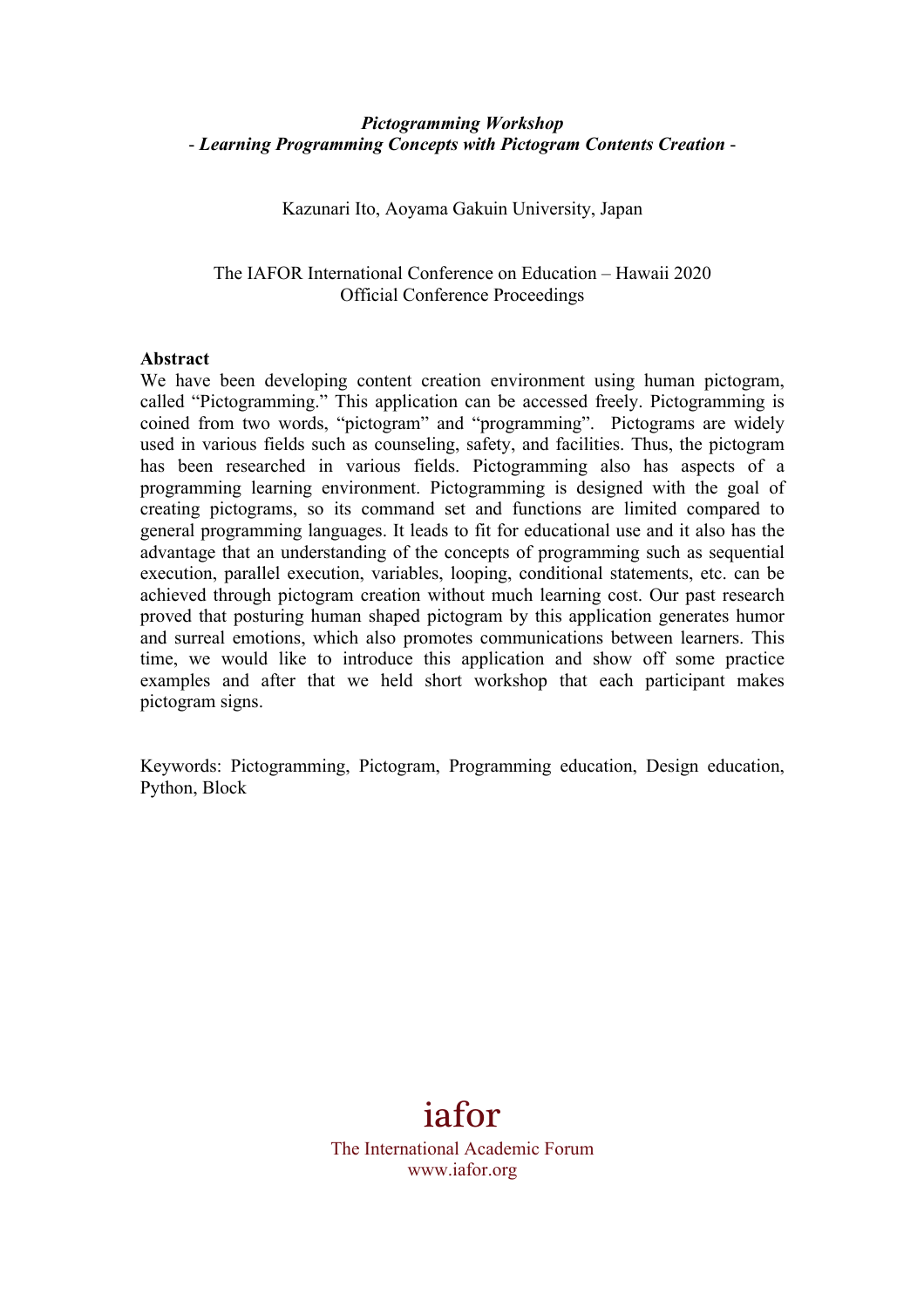### **Introduction**

We have been developing a programming learning environment for novices called "Pictogramming [Ito 2018a]," which has been released on the web ( http://pictogramming.org/). This name originates from a combination of words: "pictogram," and "programming." Pictogramming is designed to learn programming concepts through the creation of pictograms. This paper describes the outline of this application and shows syllabus examples of classes or workshops using Pictogramming.

# **Pictogramming**

Pictogramming is a web application. Figure 1 shows a screenshot of the application when it is accessed using a PC browser. The application comprises three areas: the human pictogram display panel on the left side of the screen, the program code description area on the right, and several buttons to help code input on the bottom.



Figure 1: Screen shot of Pictogramming

A large human-shaped pictogram is displayed in the human pictogram display panel. The panel can display the human pictogram in either the front direction or the side direction, as defined by the ISO 3864's appendix section. The human pictogram consists of nine parts: body and head (considered a single part), two upper arms, two lower arms, two upper legs, and two lower legs. The size of each part conforms to ISO 3864.

# **Learning Programming Concept and Pictogram Design Principle with Pictogramming**

The lessons and workshops using Pictogramming are designed to be able to transit following three phases smoothly in a limited time.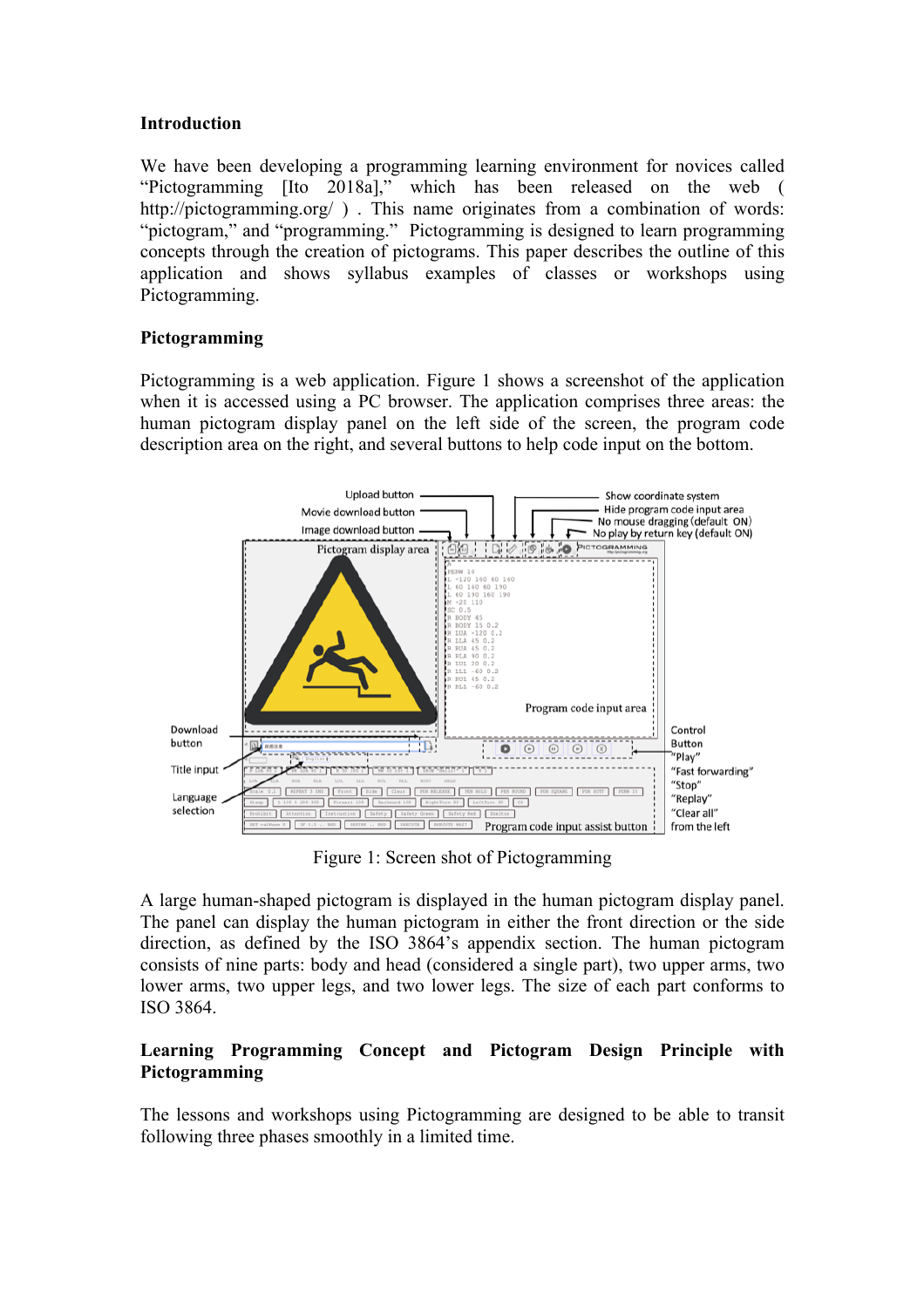#### Phase 1: Posing and Human Motion

Operations on the human pictogram constitute the inputs and are defined in the "Program code description area. " Pictogram focuses on pictogram creation and uses a simple and limited instruction set. The input string to change states (positions) follows a format that separates opcode and arguments with blanks, as follows. opcode arg1 arg2 …

Figure 2 shows an example of program.



Figure 2: Sample Program

In figure 2, "R LUA -120 1" as illustrated in line 1. R is an operation to rotate a part of the body specified with the first argument. The human pictogram has a total of nine parts, body and head (considered as a single part), two upper arms, two lower arms, two upper legs, and two lower legs. That first argument LUA means the Left Upper Arm. The second argument gives the degrees counterclockwise of the angle of rotation, and the third argument represents the seconds required to rotate. If the third argument is omitted, then, it would be treated as 0. Hence, line 1 means "Rotate the Left Upper Arm  $120^{\circ}$  clockwise for 1 s and next command executes simultaneously. The character "W" in "RW RUL -10 1" shown line 2 means that next command executes when this rotation has finished. Line 2 indicates "Rotate the Right Upper Leg 10° counterclockwise for 1 s and the next command is not executed until the movement is complete. Line 3 "IF 0.3" means execute following commands until corresponding "END" at a probability of 30%, and Line 4 "REPEAT 2" means execute following commands 2 times. Hence, lines 3–8 represent waving the Left Lower Arm (LLA) two times at a probability of 30%. R and M are most used command to formulate posture and human motions. Table 1 shows a specification of these commands.

Table 1: The specification of R and M command

| <b>Command Format</b> | Process                                                                                                                                                                                                                                                                                                                                |
|-----------------------|----------------------------------------------------------------------------------------------------------------------------------------------------------------------------------------------------------------------------------------------------------------------------------------------------------------------------------------|
| R argl arg2 [arg3]    | Rotate arg1, a part of the body, arg2 degrees counterclockwise over arg3 seconds. If arg4<br>is omitted, then $arg 4$ is treated as 0. If $arg 3$ are omitted, the $arg 3$ is treated as 0. The next<br>command executes simultaneously. If R changes to RW then the next order is not executed until<br>the rotation is complete.     |
| M argl arg2 [arg3]    | Move arg1 pixels in an X-axis positive direction and arg2 pixels in a Y-axis positive<br>direction with linear uniform motion over arg3 seconds. If arg3 is omitted, then arg3 is<br>treated as 0. The next command executes simultaneously. If M changes to MW then the next<br>order is not executed until the rotation is complete. |

It is also possible to describe basic programming concepts such as looping, conditional branching, and procedures.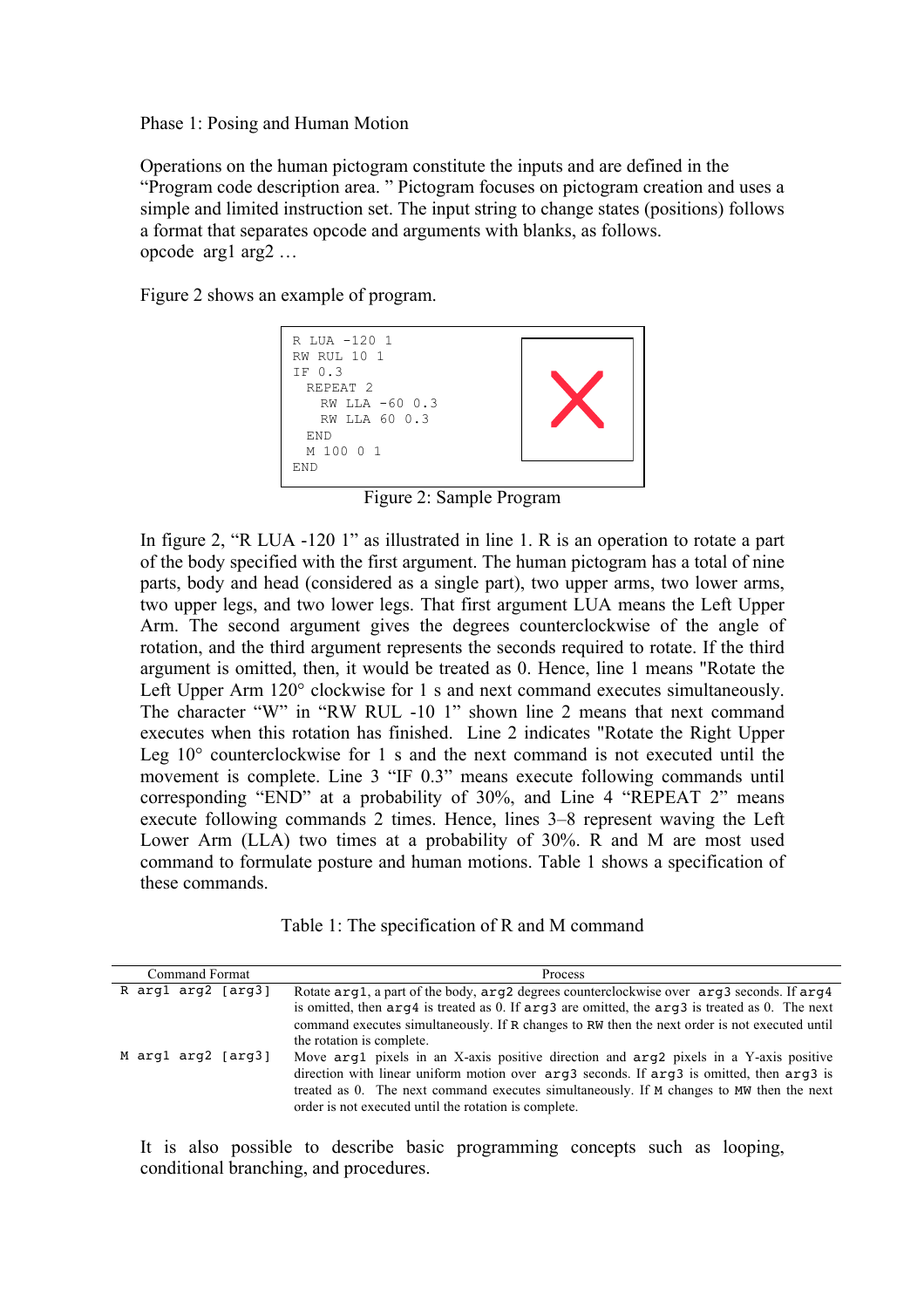Phase 2: Drawing objects by human motion

Line drawings such as Turtle graphics is often used in programming learning. Pictogramming has PEN command to provide line drawing method drawn with the movement history of the human pictogram. The specification of PEN command is shown in Table 2. This method enables to transit from Phase 1 naturally and easily [Ito 2019b].

| Table 2: The specification of PEN command |  |  |  |  |  |
|-------------------------------------------|--|--|--|--|--|
|-------------------------------------------|--|--|--|--|--|

| Command Format | Process                                                                                                                                                                                                                                                                                                                                       |
|----------------|-----------------------------------------------------------------------------------------------------------------------------------------------------------------------------------------------------------------------------------------------------------------------------------------------------------------------------------------------|
| PEN argl arg2  | Release Pen if arg1 is "RELEASE" or "UP", hold pen if arg1 is "HOLD" or "DOWN."<br>A part of body can be set as arg2 to set the location of releasing or holding the pen only if arg1<br>is "RELEASE", "UP", "HOLD" or "DOWN." IF arg2 is omitted, it is considered to set<br>"BODY". Initial state of pen is released for all parts of body. |

The command "R arg1 arg2" and "RW arg1 arg2", "M arg1 arg2" and "MW arg1 arg2" behaves the same way when viewed in terms of human motion. However, these behave the different way when drawing something by one of the body parts according to the rules mentioned below.

(Rule 1) Define a command set that consists of continuous R and M commands with time 0, or continuous R and M commands with time 0 and RW and MW commands with time 0 after that. The command set draws a line whose edges are the original position and the position the command set establishes.

(Rule 2) RW and MW commands with time 0 draws a line segment connecting the original position and the position this command establishes.

Various figures can be described with just a few commands by making good use of human actions in Phase 1 and adopted only simple rules defined above. The drawing examples are shown in Fig. 3.

Figure 3 (a) shows a program for drawing a square. Line 1 "SK" is made transparent to be able to display figure hidden by the pictogram. Line 2 "PEN HOLD LLA" specifies a part of the body and drawn as the movement history of left hand. Line 4 "RW LUA 90" has no time argument, which is equal to set 0. It means drawing a line with Rule 2, that is, drawing one side of the square. Drawing the circle is simple. Figure 3 (b) is the program, that is, hold a pen on the left hand and rotate an arm 360 degrees within a time interval greater than 0.

It is possible to draw various figures by combining more than one "R" and "M" commands. Figure 3 (c) draws a swirl and Figure 3 (d) draws a Lissajous curve by moving two joints (shoulder and elbow) simultaneously, and Figure 3 (e) draws a sine curve by moving two joints and the body itself simultaneously. Figure 3 (f) draws a diamond. It is also possible to draw by combining non-"W" commands (which means "R" and "M" commands) and "W" commands (which means "RW" and "MW" commands). Line 4 to 5 and line 7 to 8 in Figure 3 (g) draw a sector's side by bending both a shoulder and an elbow simultaneously. Line 4 to 5 and line 6 to 7 in Figure 3 (h) draw a diamond's side according to Rule 1. This is called "Human motion drawing" in our framework. "Human motion drawing" evokes emotional empathy as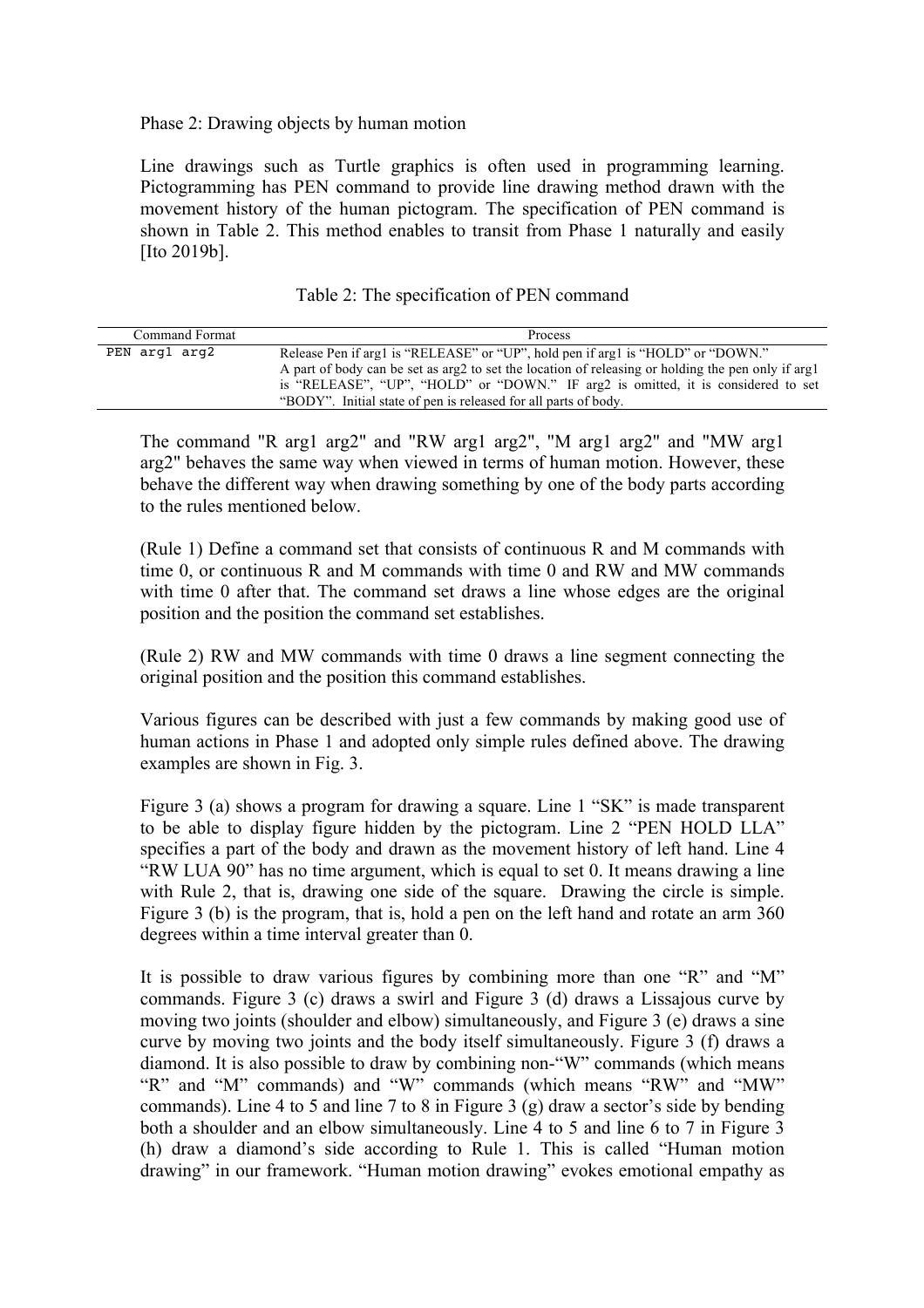in the case of turtle drawing. Participants promote self-identification to human pictograms created by other participants.



Figure 3: Sample drawings by human motion

#### Phase 3: Designing

To create a design-oriented pictogram, an L command that draws a line segment by specifying coordinates is also provided. There are also options for changing the shape of the end points of the PENW command, which changes the line thickness and the PEN command. Table 3 shows the specification of these commands. And, Figure 4 shows an example program. By combining these, it is possible to draw circles and rectangles.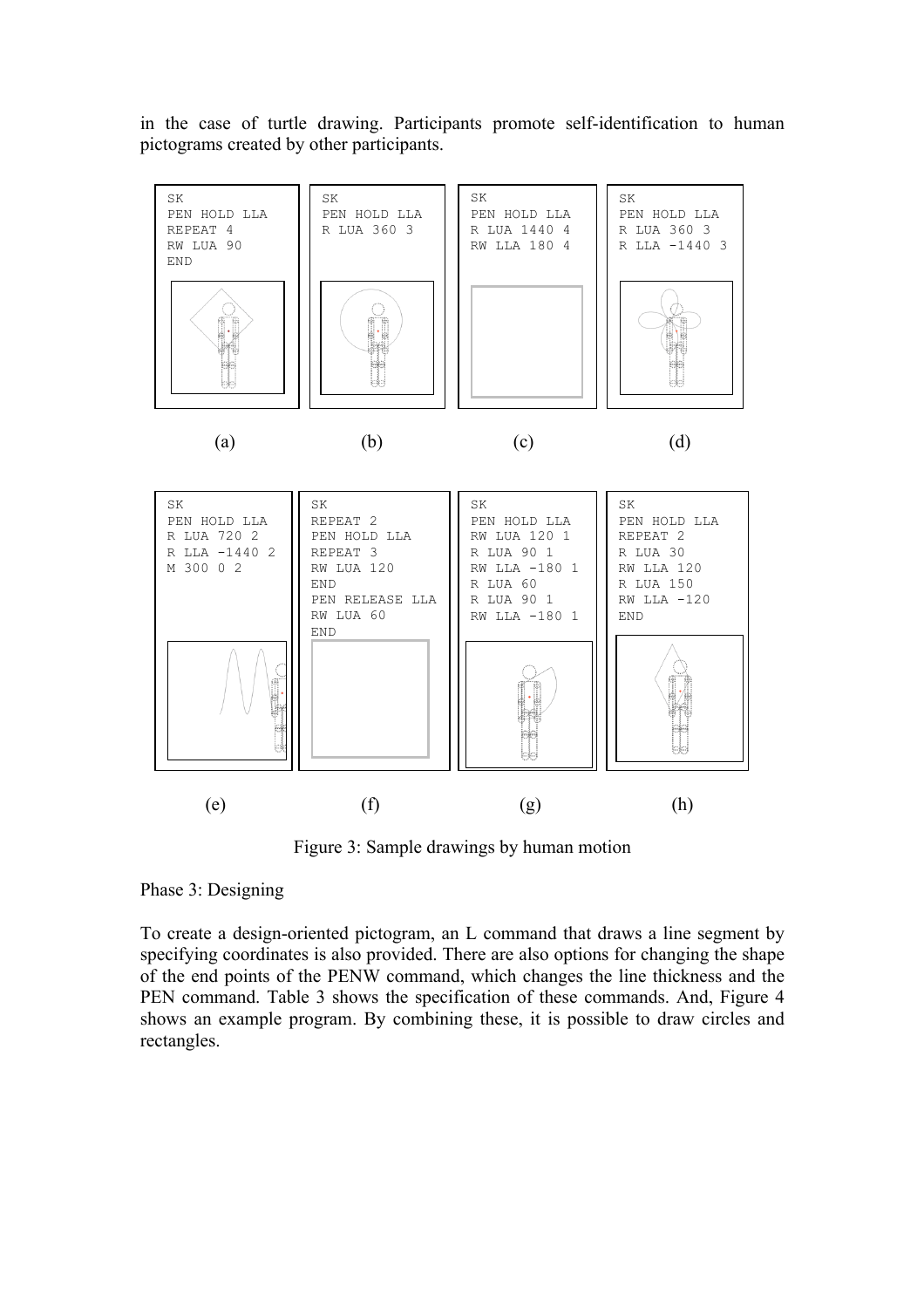| Command Format                 | Process                                                                                                                                                                                                                                                                                                                            |
|--------------------------------|------------------------------------------------------------------------------------------------------------------------------------------------------------------------------------------------------------------------------------------------------------------------------------------------------------------------------------|
| PEN arg1                       | The shape of line's both edges set square if arg1 is "SQUARE", set round if<br>arg1 is "ROUND". No shape is attached at both edges if arg1 is "BUTT". As for<br>kinds of pen, draw solid line if arg1 is "NORMAL", erase line if arg1 is<br>"ERASE", and erase the part already drawn and draws a part not so if arg1 is<br>"XOR". |
| PENW arg1                      | Set width of pen to arg1. (Initial state is 1)                                                                                                                                                                                                                                                                                     |
| L argl $arg2 arg3 arg4 [arg5]$ | Draw line from coordinate ( $arg1$ , $arg2$ ) to coordinate ( $arg3$ , $arg4$ ) over $arg5$<br>$second(s)$ . If arg5 is omitted, then arg5 is treated as 0. The next command is<br>executed simultaneously. But if L changes to LW then the next order is not<br>executed until the rotation is complete.                          |

Table 3: The specification of PEN option, PENW and L commands



Figure 4: An example of drawing shapes

Reference colors, which indicate attention, prohibition, indication, and three kind of safety. This makes it possible to create design-oriented pictograms that are used all over the world. An example of safety sign is shown in Figure 5. Hence, it was possible to add the commands "prohibition," "attention, " "instruction," "safety," "safety green," and "safety red" mode, all of which could set only single command P, A, I, S, SG, SR respectively.



# **Syntonic Learning**

Papert developed Logo and noted that it is very important that children can execute Logo commands by pretending to be a turtle using their own bodies; this is called "syntonic learning" [Papert 1977][Papert 1980]. Papert also noted the following:

1. Body syntonic: Strongly associated with the senses of children and knowledge of their bodies.

2. Ego syntonic: Consistent with the self-consciousness of children as humans with intention, purpose, desires, likes, and dislikes.

3. Cultural syntonic: Linked to personal activities that are firmly and positively rooted in one's culture.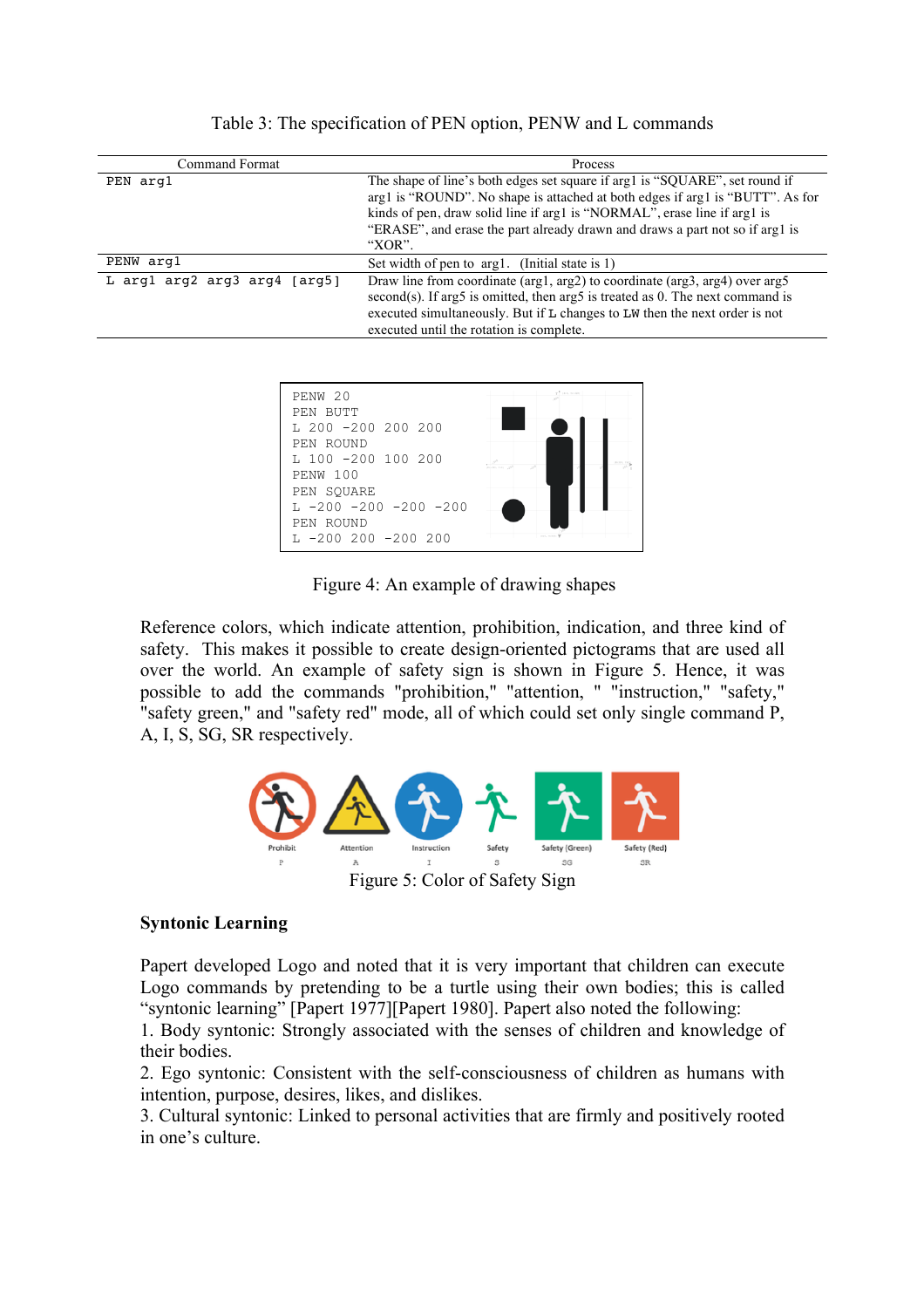The human pictogram resembles a body that represents the ego and the illustrated pictograms represent one's culture. Thus, the human pictogram conforms to these three types of syntonic learning. Figure 6 shows works that were all created by the application.



(A) Running (B) Waving hand (C) Cupid (D) Famous Japanese TV character's pose (E) Do not use smartphone while walking (F) Please knock when you enter a room

Figure 6: Example of works influenced by various type of syntonic learning

Figure  $6(A)$ –(B) shows typical human movement, created mainly based on body syntonic learning. Figure 6(C)–(D) represents artistic, humor, some major person's famous action, and so on. These pictograms are difficult to categorize, but all are based on ego syntonic. Figure  $6(E)$ – $(F)$  shows the pictograms linked to personal activities based on rules, morals, and culture, and some of these are widely used in one's culture. Of course, these types of syntonic learning cannot be separated clearly, but these works are based on a combination of various kinds of syntonic learning.

### **Practical examples**

We illustrate some practical examples for using Pictogramming in classes and workshops.

(1) Class lesson style

Table 4 shows an example of 5-lessons (45 minutes each) in class from the viewpoint of learning programming concepts. In the first lesson, a lecture on the pictogram has been given to raise interest to the pictogram. The pictogram is a public sign that has deeply penetrated everyday life, and all students are familiar with it. In the last of the first lesson, they create works with multiple instructions of RW command, that is operations by simple sequential processing.

They learn sequential execution and parallel execution in the second lesson. It is easy to understand for learners because it can change to parallel execution when single character W is removed like R and RW.

They learn repetition in the third lesson. They are easy to select a theme, since repeated movements are frequently seen in human movements.

The fourth lesson is drawing with a pen on the body part. It can be transited naturally based on the learning content from the third lesson.

They create a socially used pictogram after learning commands corresponding to the thickness and type of lines and several safety signs specified by ISO in the fifth lesson.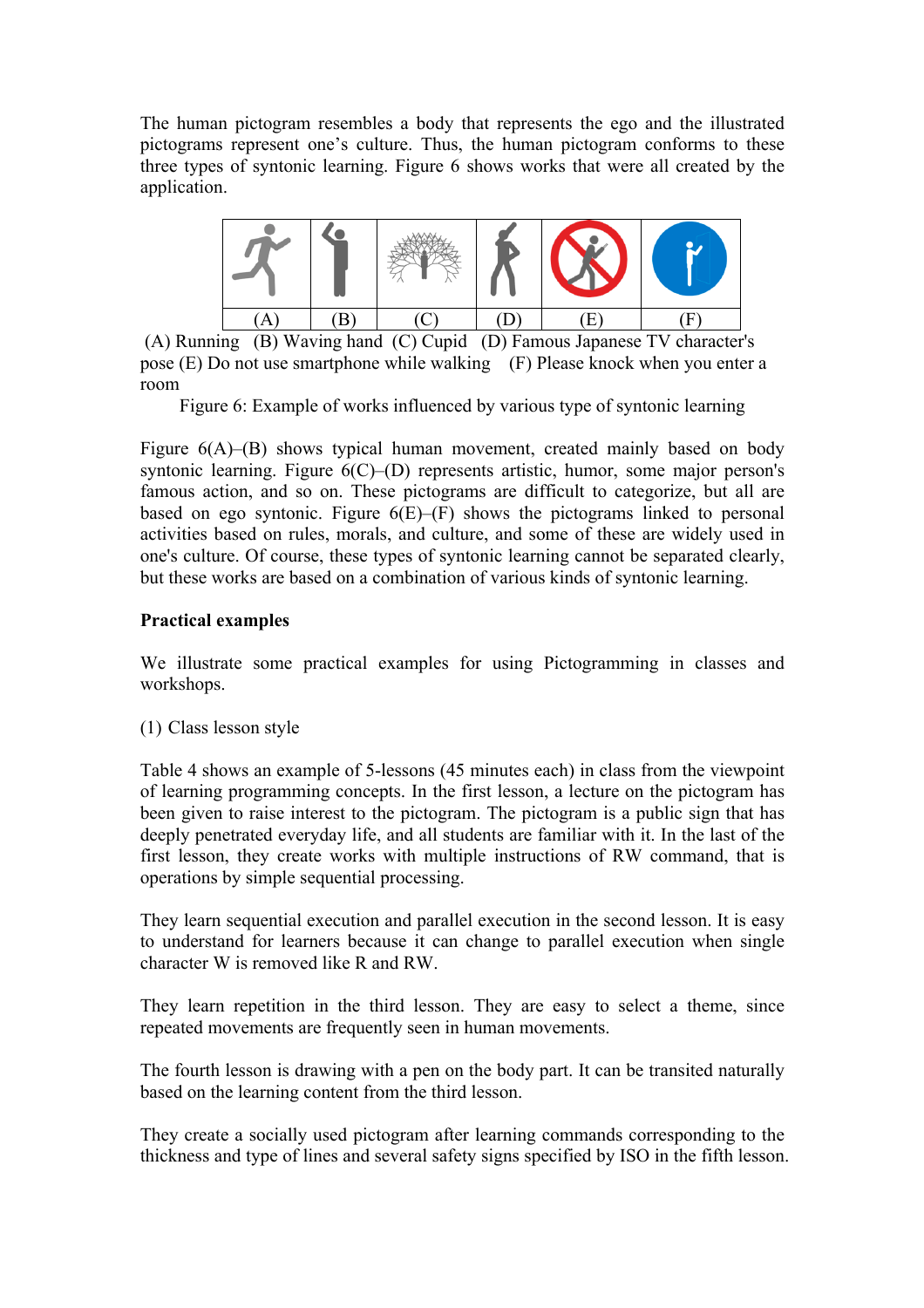When we think about lessons in class, it is important for each lesson to be able to achieve learning goals in predetermined time while minimizing new commands and concepts.

| #            | Contents                                          | Phase          |    |
|--------------|---------------------------------------------------|----------------|----|
|              | 1. Short lecture about pictogram                  |                | 30 |
|              | 2. Posing and Animation                           |                | 15 |
| 2            | 1. Sequential execution and parallel execution    |                | 45 |
| $\mathbf{r}$ | 1. Looping                                        |                | 45 |
|              | 1. Human graphics                                 | $\overline{2}$ | 45 |
|              | 1. Short lecture about difference between art and | 3              | 10 |
|              | design                                            | 3              | 35 |
|              | 2. Free work from the viewpoint of design         |                |    |

Table 4: An example of class lessons syllabus focuses on programming

Another example consisting of 5 lessons is shown in Table 5. Instead of setting a learning unit for each class as a programming learning, the purpose is to learn the difference between art and design [Ito 2019a]. Starting with pictograms lecture are the same as in the Table 5, but the second and third lessons are freely created, and examines the pictograms created by each learner in the second half of the third lesson. Explain the difference between art and design at the beginning of the fourth lesson. Here, "art" means that the creator can freely create and express the work, while the viewer can freely interpret it. On the other hand, "design" means it is important that everyone can interpret correctly. After this explanation, works are created with design in mind, and examines as before in the second half of the fifth lesson.

| Table 5: An example of class lessons syllabus focuses on design edication |  |
|---------------------------------------------------------------------------|--|
|                                                                           |  |

| # | Contents                                             | Phase | m <sub>1</sub> n |
|---|------------------------------------------------------|-------|------------------|
|   | 1. Short lecture on pictograms                       |       | 30               |
|   | 2. Exercise on how to operate Pictogramming          |       | 15               |
|   | 1. Free work                                         | 1,2   | 45               |
|   | 1. Free work (cont.)                                 | 1,2   | 20               |
|   | 2. Competitive exhibition from the viewpoint of art  | 1,2   | 25               |
|   | 1. Short lecture about the difference between design | 3     | 20               |
|   | and art                                              | 3     | 25               |
|   | 2. Work from the viewpoint of design                 |       |                  |
|   | 1. Work from the viewpoint of design (cont.)         | 3     | 20               |
|   | 2. Competitive exhibition from the viewpoint of      | 3     | 25               |
|   | design                                               |       |                  |

# (2) Workshop

Table 6 shows an example of workshops based on past experiences. As with the class lesson style, assigns time to create works freely after the lecture on pictograms and the minimum usage of the application. At the end, an exhibition is held to look other participants' work and know the background to making the work are shared with the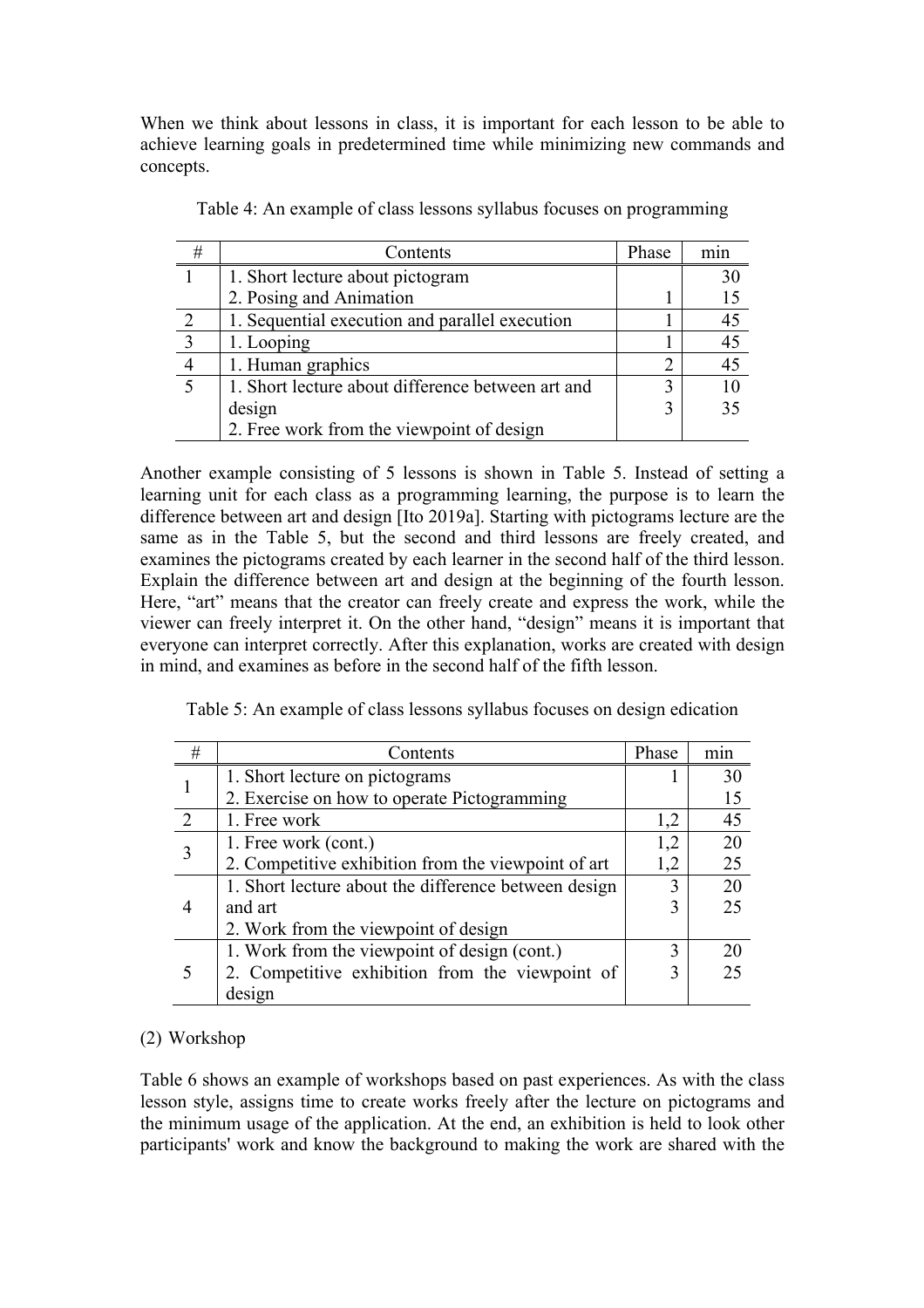participants. This is just an example, and it can be changed flexibly depending on the purpose of the workshop and the facilitator that can be arranged.

| Contents                                    | mın       |
|---------------------------------------------|-----------|
| 1. Short lecture on pictograms              | 20        |
| 2. Exercise on how to operate Pictogramming | 10        |
| 3. Free work                                | 60-80     |
| 4. Break                                    |           |
| 5. Competitive exhibition                   | $20 - 30$ |

Table 6: An example timetable of workshops

### **Collaborative Learning between Human and Human pictogram**

Now, we consider class lesson or some workshops using Pictogramming. Figure 7(1) represents a typical relationship between participants of the workshop. The human pictogram is introduced and the student starts to command or operate it (Figure 7(2)), and then begins to communicate with one's human pictogram (Figure  $7(3)$ ). Figure 7(a) is a scene using the Pictogramming application. One participant talks to another participant about his/her pictograms and mimics the movement. As the pictogram is highly visible, the participants happen to see the pictograms in the monitors naturally and acts with them. Our past research proved that posturing human shaped pictogram by this application generates humor and surreal emotions, which also promotes communications between learners. This means that one participant communicates with other participants' human pictograms (Figure 7(4)), and communicates with other participants on human pictograms (Figure 7(5)). The participants program and create numerous works with collaborative learning process [Ito 2018b].



Figure 7: Construct relationship between the participants via human pictograms

# **Pictogramming Series**

It has many extended applications based on Pictogramming. These can be used properly according to the school age and purpose when used in class lessons or workshops.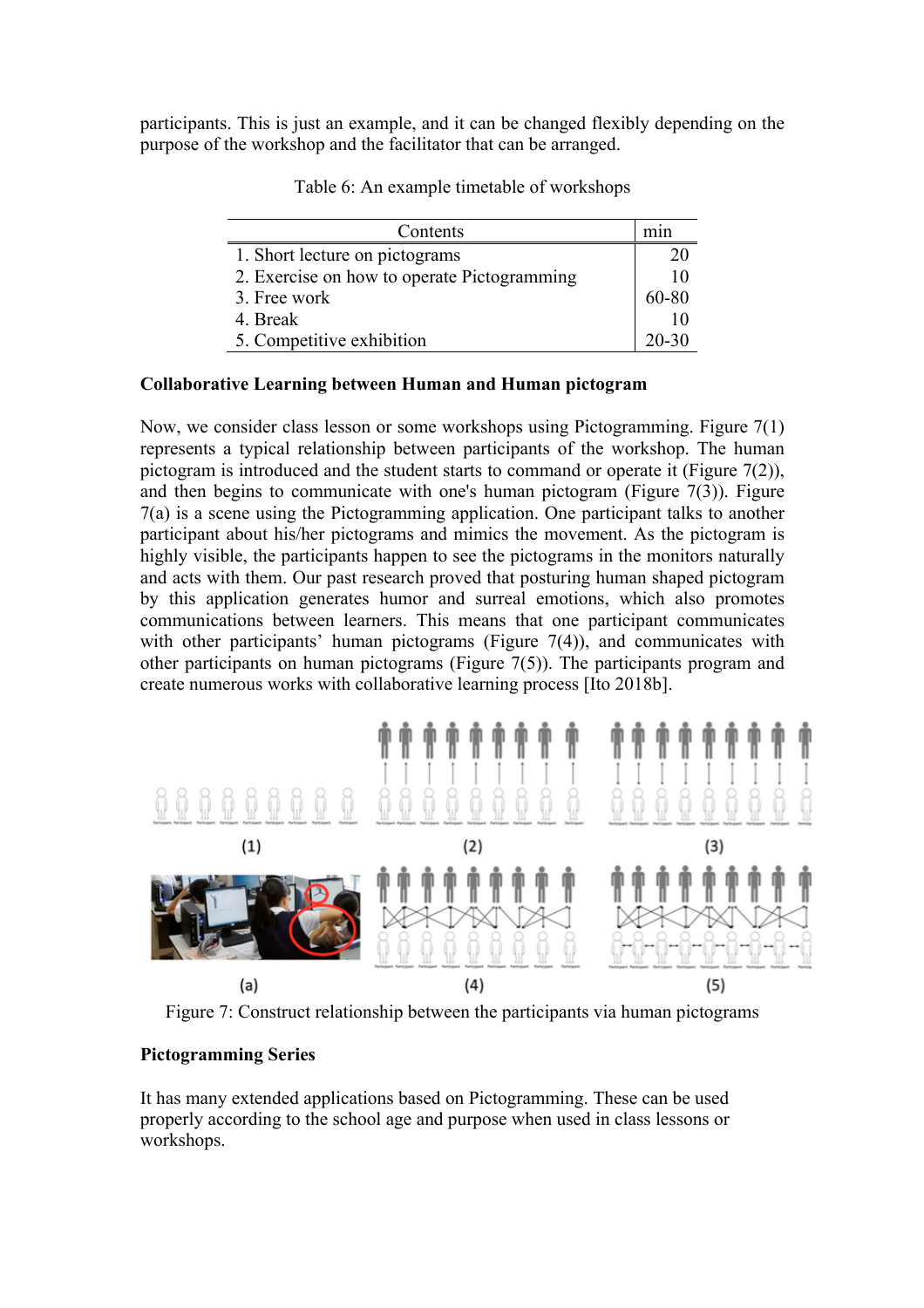(1) Picthon

Picthon is a learning environment of Python language through pictogram content creation. Python is an interpreted language having features such as dynamic typing and multi-paradigms. Libraries are provided in a wide range of fields focusing on science and technology, such as machine learning, data science, and matrix operations.

The application is based on Pictogramming. The screenshot is shown in Figure 8. The difference point is only Python language is written in "Program code description area" and Python language is inserted by assist buttons in "Program code assist button area". This application also can be accessed at https://pictogramming.org/ .



Figure 8: Screenshot of Picthon

(2) Block Pictogramming

The characteristic of Block Pictogramming is that you can create pictogram content by connecting visual blocks. And the functions are all same as Pictogramming. The screenshot is shown in Figure 9. Of course, it is designed to learn programming concepts with Block Programming. Blockly ( https://developers.google.com/blockly ) is used to build programs with visual blocks located in right side of the application.

This application also can be accessed from https://pictogramming.org/ .



Figure 9: Screenshot of Block Pictogramming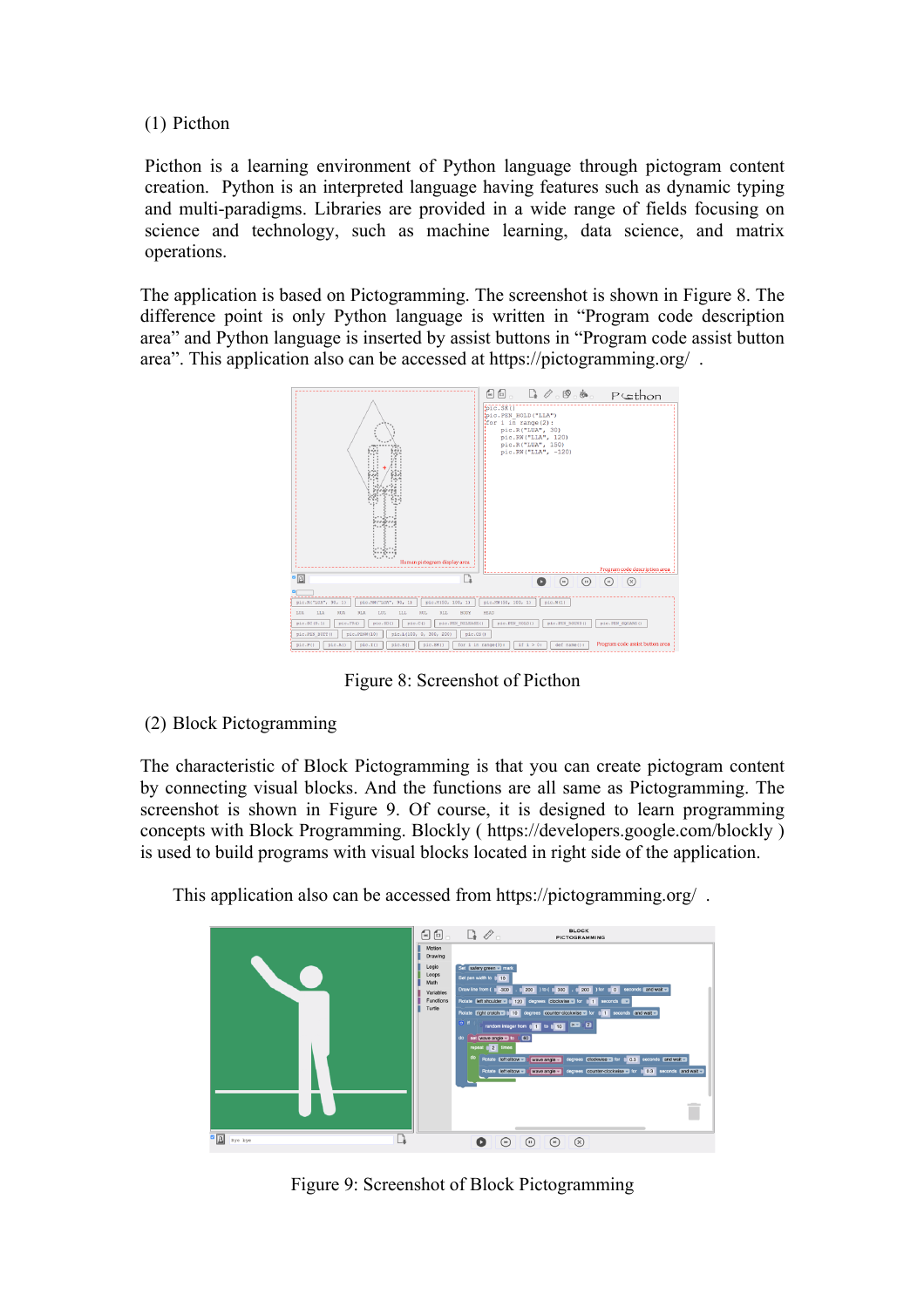# **Conclusion**

This paper presents an overview of a pictogram contents creation called Pictogramming. And illustrated some key points that helps giving lectures or facilitate workshops with Pictogramming.

# **Acknowledgements**

This study was supported by JSPS KAKENHI Grant Number 16K01125 and 17K01115.